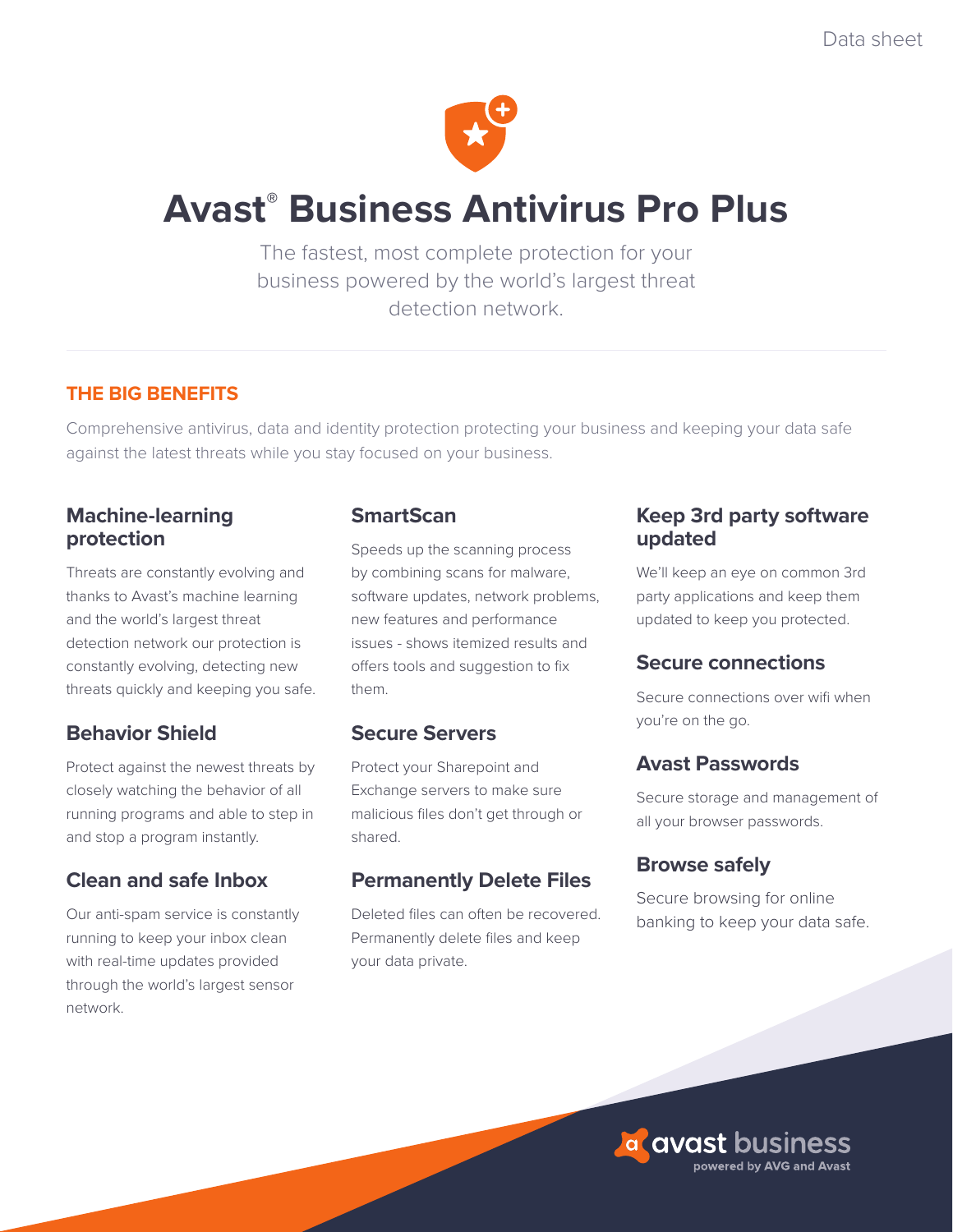### **PROTECTION**

Today's threats are ever-changing. Your protection needs to be both broad in coverage and deep in capability. Only Avast has the advantage of a threat detection network powered by 400 million endpoints.

#### **ANTIVIRUS**

Antivirus combines four real-time shields; File Shield, Web Shield, Email Shield and Behavioral Shield to offer comprehensive protection against today's threats.

#### **• FILE SHIELD**

Stops threats and keep your business moving. File Shield quickly scans files that are launched on a PC to ensure they're free of malware.

#### **• WEB SHIELD**

Web Shield scans both HTTP and HTTPS sites for malware and other dangers, even verifying website certificates, without disrupting your browsing experience.

#### **• EMAIL SHIELD**

Free your workforce to surf, search and email with confidence. Email Shield scans emails in your inbox to ensure they're free of malware.

#### **• BEHAVIOR SHIELD**

Provides real-time monitoring of all programs currently running on your PC. If it notices a behavior out of the ordinary (e.g. a PDF trying to access a web link) it blocks the action and reports the behavior to you.

#### **FIREWALL**

Better outbound protection and configurability compared to Windows Firewall. It silently monitors all traffic

using crowd sourced data from our 400 million global users to keep you safe.

#### **ANTI-SPAM**

Phishing and other threats rely on email as the primary attack method. Anti-spam keeps all the spam and suspicious emails out of your inbox. You can even adjust how tightly Antispam controls the flow of emails to your inbox.

#### **SMARTSCAN**

SmartScan combines scans for viruses, software updates, network problems, new features and performance issues into a single click.

Once completed, it shows the itemized results and, if there are any issues, offers tools and suggestions to fix them.

#### **SANDBOX**

When you're not sure about a given file or application, run it safely in a virtual space isolated from the rest of your PC. Now there's no risk of stolen data or corrupted software. Easily run individual files with just a click, and continue to run them for as long as you see fit. Any changes made by the executable are not saved once the Sandbox is closed.

#### **WIFI INSPECTOR**

This new feature scans networks for vulnerable devices and compromising services then allows you to address any security issues reported by providing step-by-step remediation instructions.

#### **REAL SITE**

Malware can redirect you away from your intended destination, such as your bank's website, to a fake site that looks just like the real thing.

Real Site stops malware in its tracks by encrypting the traffic between an Avast-protected device and our DNS server.

You can relax knowing that you will always go to the right destination, every time.

#### **RESCUE DISC**

Helps youcreate a bootable version of your Avast installation. This way, if your PC becomes so infected that it can't even run properly, you can clean reboot and restore functionality.

#### **CYBERCAPTURE**

Avast's proprietary, cloud-based CyberCapture identifies, isolates and determines, even more quickly, whether unknown files are harmful - analyzing results in real-time. CyberCapture isolates unknown files safely in the cloud for a deeper level of analysis and automatically establishes a two-way communication channel with Avast Threat Labs to speed detection.

Avast is a registered trademark of AVAST Software s.r.o. All other brands and products are trademarks of their respective owner(s). Copyright © 2016 AVAST Software s.r.o. All product information is subject to change without notice.

9300 Harris Corners Pkwy Suite 450 Charlotte, NC 28269 United States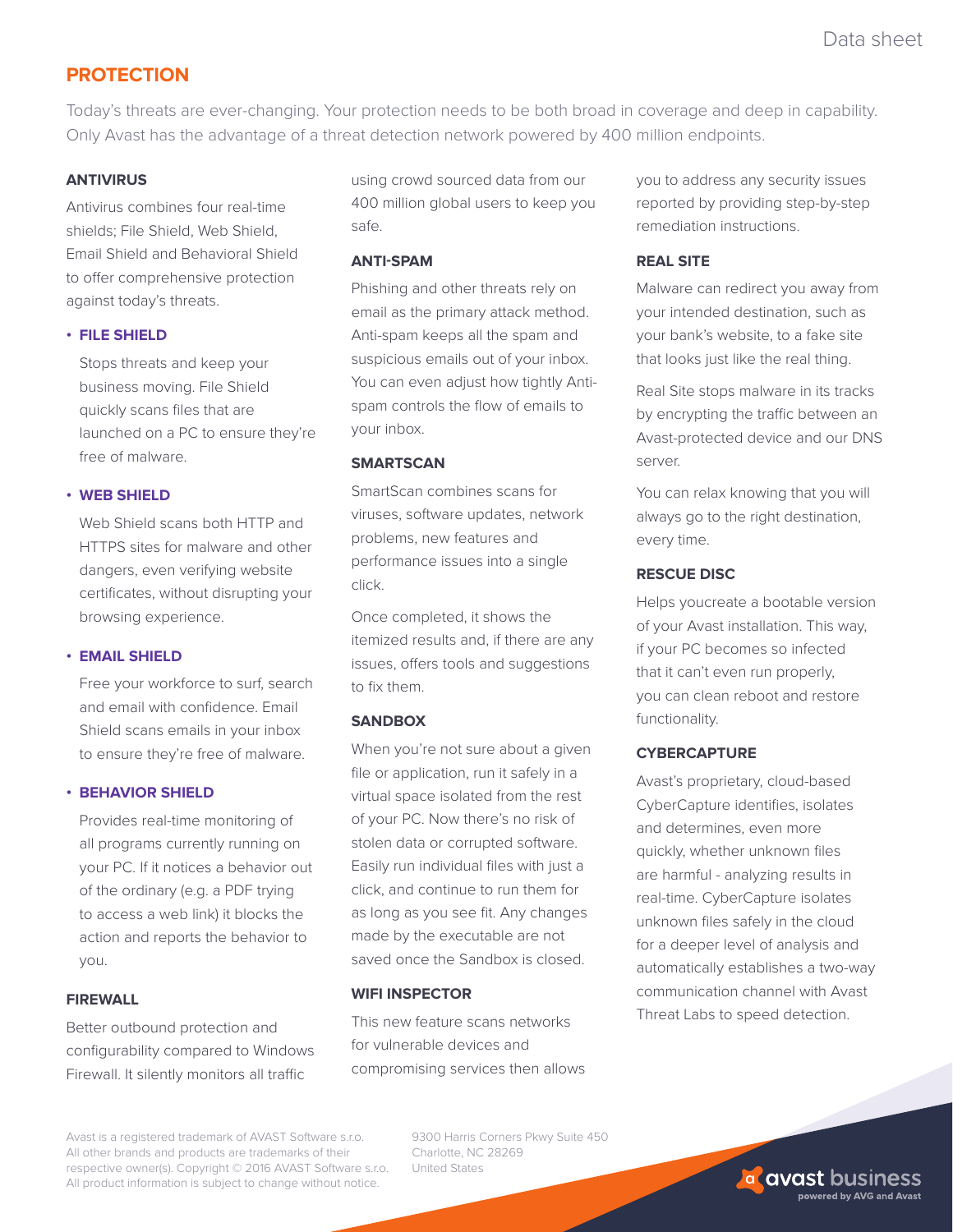CyberCapture analyzes over 10,000 new files every day to protect you against the latest threats.

#### **AVAST ONLINE SECURITY**

Avast Online Security features a number of browser plug-ins. Do Not Track identifies tracking software allowing users to enable, disable or create a selectively private online browsing experience.

Each of our browser plug-ins also include an Anti-phishing feature that blocks webpages from loading if Avast detects malicious sites. The SiteCorrect function corrects typos in URLs to prevent you from accidentally going to websites you didn't intend to visit.

#### **SAFEZONE BROWSER**

SafeZone browser is a secure

browser with built-in safety features to protect your privacy, prevent hacker attacks, block ads and deliver a better browsing experience. A separate Bank mode isolates the browser session and protects against keystroke logging, network eavesdropping, password capture and your personal data.

## **DATA PROTECTION**

# **SOFTWARE UPDATER**

Out of date software and applications represents serious vulnerabilities to a PC and the network. Software Updater lists all the out-of-date programs and applications on the device and allows you to update them with a single, convenient click.

#### **DATA SHREDDER**

Even deleting a file doesn't remove it for good. Data Shredder encrypts deleted data so even if it's recovered, no one can extract anything from your files.

#### **EXCHANGE PROTECTION**

Scans all emails and filters out

malicious emails before they get to you.

#### **SHAREPOINT PROTECTION**

Scans files before they are uploaded on to the Sharepoint server to ensure that only the "clean" files will be let in.

### **IDENTITY PROTECTION**

#### **PASSWORD MANAGER**

Password Manager makes passwords easier to manage and keep users safe. All passwords are stored securely and shared across devices locked behind a master password. The accompanying browser add-on can auto-fill web forms when using protected accounts.

Additionally the Premium version will notify you when one of your

protected account has been attacked.

#### **SECURELINE VPN**

SecureLine VPN provides a secure connection when using any type of network, be it a home network or public Wi-Fi. It encrypts all communication, anonymizes browsing, privatizes uploads and downloads and makes emails, logins, messages, and credit card details invisible.

#### **BROWSER CLEANUP**

Keep your PC running smoothly and your data safe. Scans your browsers, identifies all poorly-rated addons, extensions, search engines & toolbars and allows you to disable or remove them quickly.

Avast is a registered trademark of AVAST Software s.r.o. All other brands and products are trademarks of their respective owner(s). Copyright © 2016 AVAST Software s.r.o. All product information is subject to change without notice.

9300 Harris Corners Pkwy Suite 450 Charlotte, NC 28269 United States